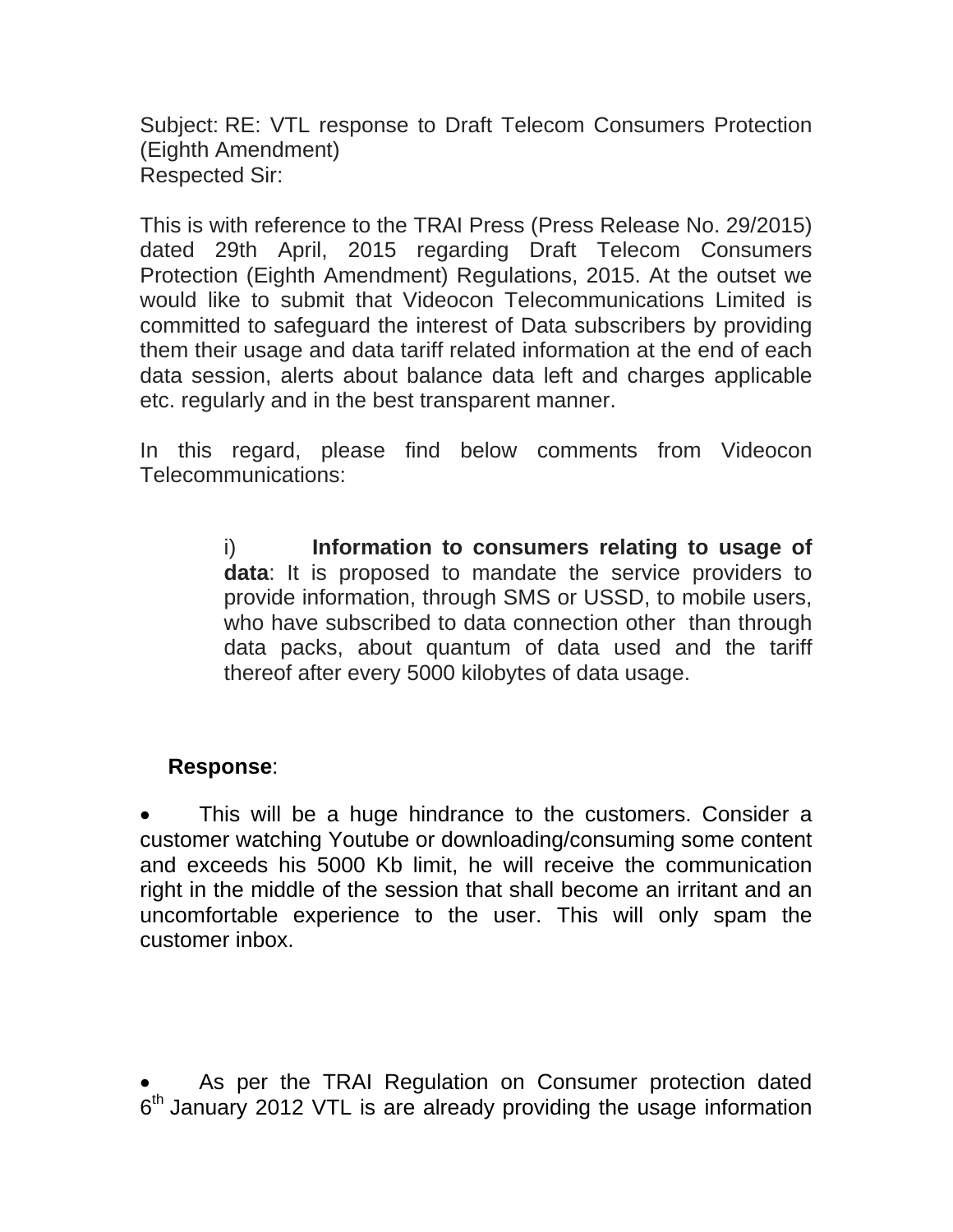i.e. Quantum of data usage, charges deducted and the balance in the amount, after every session of the data, to all of its pre-paid subscribers. Hence, already complaint to above requirement regarding informing subscriber about data usage.

> ii) It is also proposed to mandate the service providers to provide the mobile subscriber, who has taken data connection through data packs or through tariff plan with discounted tariff upto certain limit, an alert through SMS or USSD, whenever the limit of data usage reaches 50%, 90% and 100% of data limit. Also when the usage reaches 90% of the limit, information about the applicable tariff beyond the data limit shall also to be communicated.

## • **Response:**

The intent of the above point is to timely intimate the customer of his near consumption of the allocated data benefits, such that he is amply aware of the base rate that may become applicable post consumption of his Data STV benefits. VTL is fully compliant on the same and provides our customer such messages on 100 MB, 50 MB and 20 MB of available benefit left on the Data Pack. Subscribers are fully satisfied and we don't receive any complaints about bill shock.

> iii) **Activation or Deactivation of data services**: It is proposed that data services should be activated or deactivated only with the explicit consent of the subscriber through toll free short code 1925, following the prescribed procedures for obtaining explicit consent of the consumer and for deactivation data. Further, the customers should also